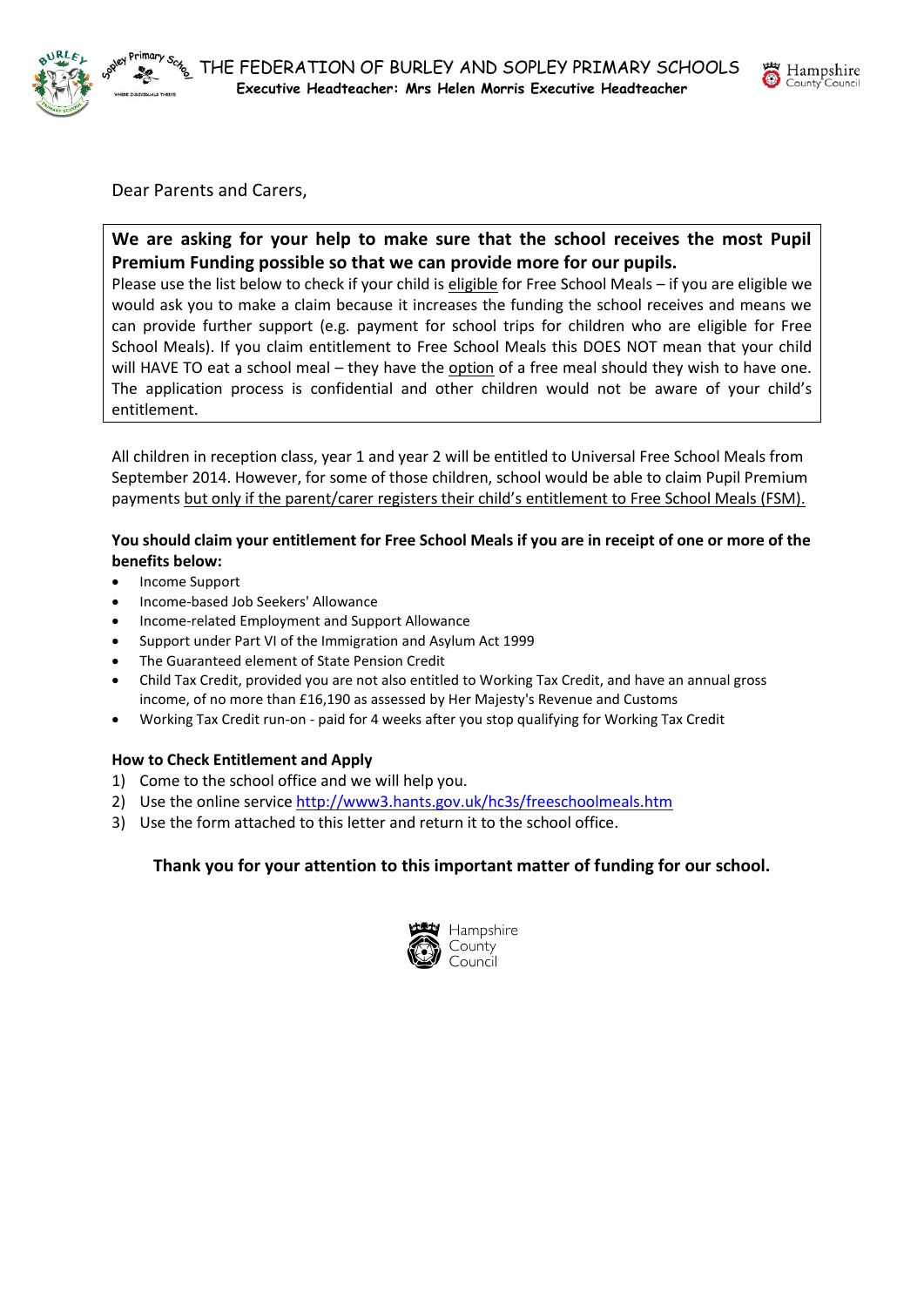## **APPLICATION FOR FREE SCHOOL MEALS**

#### *Please read carefully. All applicants must complete Sections A and B*

## **ELIGIBILITY**

Free School Meals are available only to children whose parents/guardians are in receipt of any of the following benefits:

- Income Support
- Income-based Jobseeker's Allowance
- Income-related Employment Support Allowance
- Support under Part VI of the Immigration and Asylum Act 1999
- Child Tax Credit, provided they are not entitled to Working Tax Credit and have an annual income, as assessed by HM Revenue and Customs, that does not exceed £16,190
- Guarantee element of State Pension Credit

## **Section A:- Claimant's Details (Please complete in block capitals)**

Please give details of each school age child in your family attending a Hampshire school together with details of the schools they attend.

| Name(s) of Child(ren) | Date of Birth | Name of School |
|-----------------------|---------------|----------------|
|                       |               |                |
|                       |               |                |
|                       |               |                |
|                       |               |                |
|                       |               |                |